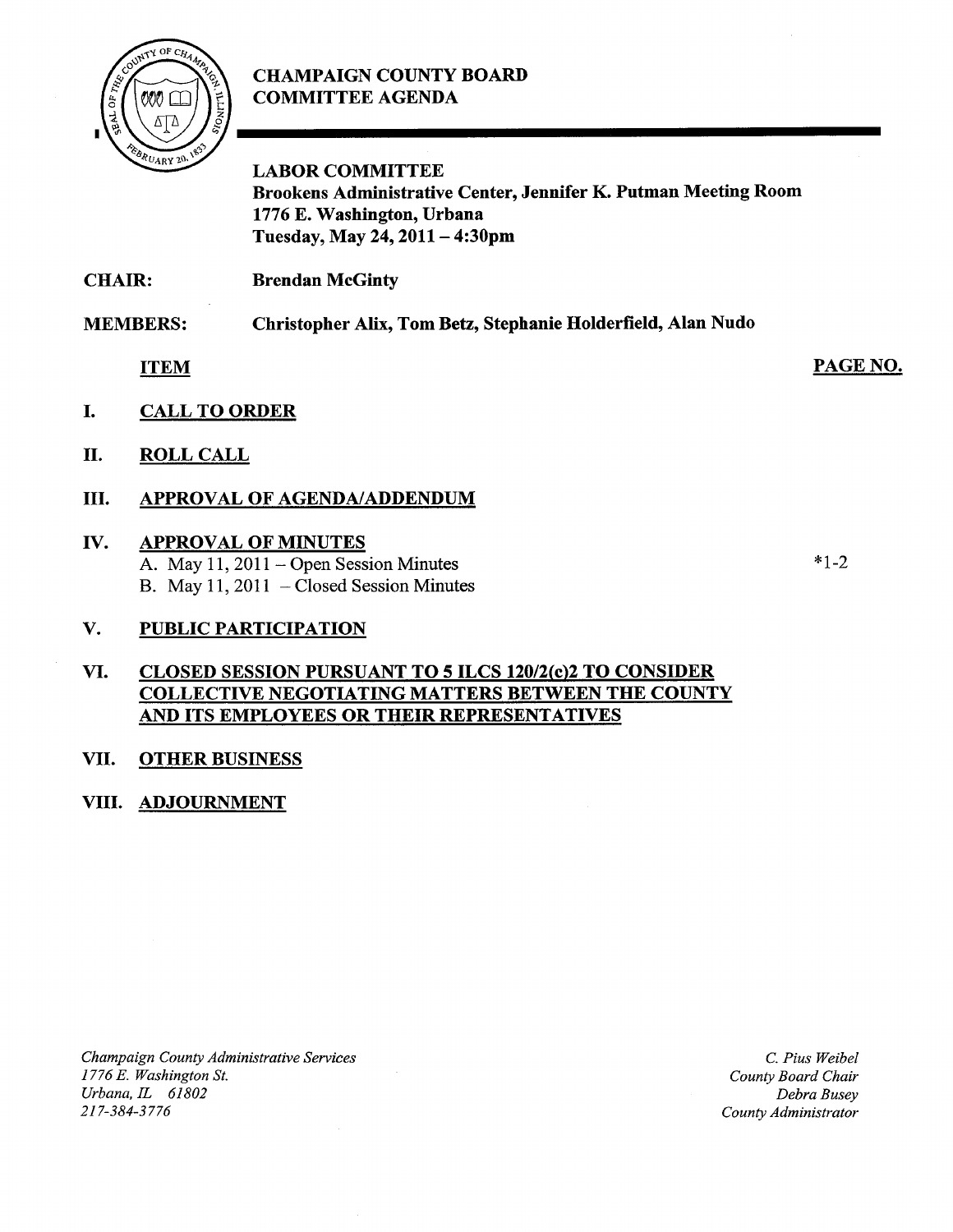# CHAMPAIGN COUNTY BOARD COMMITTEE MINUTES

## LABOR COMMITTEE Tuesday, May 11, 2011 Brookens Administrative Center, Lyle Shields Meeting Room 1776 E. Washington St., Urbana

4:30 p.m.

| <b>MEMBERS PRESENT:</b> | Tom Betz, Brendan McGinty (Chair), Alan Nudo                                                                                                           |
|-------------------------|--------------------------------------------------------------------------------------------------------------------------------------------------------|
| <b>MEMBERS ABSENT:</b>  | Christopher Alix, Stephanie Holderfield,                                                                                                               |
| <b>OTHERS PRESENT:</b>  | Andrew Buffenbarger (MPA Nursing Home Administrator), Kat Bork<br>(Administrative Assistant), Deb Busey (County Administrator), Mike<br>Scavatto (MPA) |

## CALL TO ORDER

McGinty called the meeting to order at 4:35 p.m.

## ROLL CALL

Betz, McGinty, and Nudo were present at the time of roll call, establishing the presence of a quorum.

#### APPROVAL OF AGENDA/ADDENDUM

MOTION by Betz to approve the agenda; seconded by Nudo. Motion carried with unanimous support.

#### APPROVAL OF MINUTES

MOTION by Betz to approve the April 19, 2011 open and closed session minutes and the March 15, 2011 closed session minutes; seconded by Nudo. Motion carried with unanimous support.

#### PUBLIC PARTICIPATION

There was no public participation.

# CLOSED SESSION PURSUANT TO 5 ILCS 120/2(c)2 TO CONSIDER COLLECTIVE NEGOTIATING MATTERS BETWEEN THE COUNTY AND ITS EMPLOYEES OR THEIR REPRESENTATIVES

MOTION by Betz to enter into closed session pursuant to <sup>5</sup> ILCS 120/2 (c) <sup>2</sup> to consider collective negotiating matters between Champaign County and its employees or their representatives.